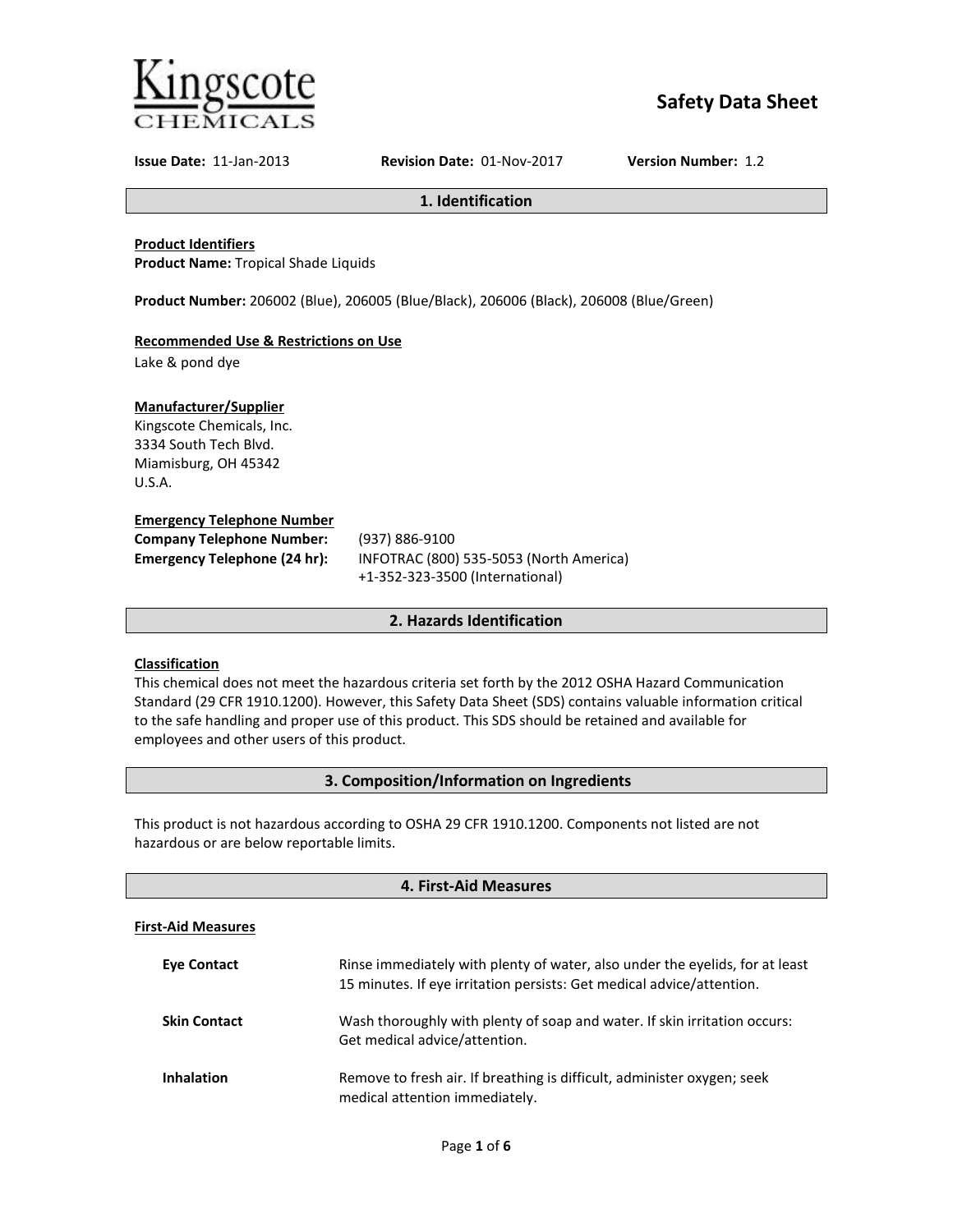# **Ingestion** Rinse mouth. DO NOT induce vomiting. Drink plenty of water. Never give anything by mouth to an unconscious person. Get medical attention if large quantities were ingested or if nausea occurs.

### **Most Important Symptoms and Effects**

**Symptoms** Will cause staining of the skin on contact. May cause eye irritation. Inhalation of dust may cause respiratory irritation. Ingestion may cause urine to be a blue color until the dye has been washed through the system.

#### **Indication of Any Immediate Medical Attention and Special Treatment Needed**

**Notes to Physician** Treat symptomatically.

# **5. Fire-Fighting Measures**

#### **Suitable Extinguishing Media**

Water spray (fog). Carbon dioxide (CO2). Dry chemical.

#### **Unsuitable Extinguishing Media**

Not determined

# **Specific Hazards Arising from the Chemical**

Product is not flammable. Burning/combustion may produce oxides of carbon and nitrogen (NOx).

#### **Protective Equipment and Precautions for Firefighters**

Wear self-contained breathing apparatus pressure-demand, MSHA/NIOSH (approved or equivalent) and full protective gear.

# **6. Accidental Release Measures**

#### **Personal Precautions, Protective Equipment and Emergency Procedures**

| <b>Personal Precautions</b>      | Use personal protective equipment as recommended in Section 8.                                                    |
|----------------------------------|-------------------------------------------------------------------------------------------------------------------|
| <b>Environmental Precautions</b> | Prevent from entering into soil, ditches, sewers, waterways and/or<br>groundwater. See Section 12 and Section 13. |

#### **Methods and Material for Containment and Cleaning Up**

| <b>Methods for Containment</b> | Prevent further leakage or spillage if safe to do so.                                 |
|--------------------------------|---------------------------------------------------------------------------------------|
| <b>Methods for Cleaning Up</b> | Sweep up and collect into suitable containers for disposal. Flush area<br>with water. |

# **7. Handling and Storage**

#### **Precautions for Safe Handling**

| <b>Advice on Safe Handling</b> | Handle in accordance with good industrial hygiene and safety practices. |  |
|--------------------------------|-------------------------------------------------------------------------|--|
|                                | Use personal protection recommended in Section 8. Avoid contact with    |  |
|                                | skin, eyes, or clothing. Avoid breathing dusts. Contaminated clothing   |  |
|                                | should not be allowed out of the workplace.                             |  |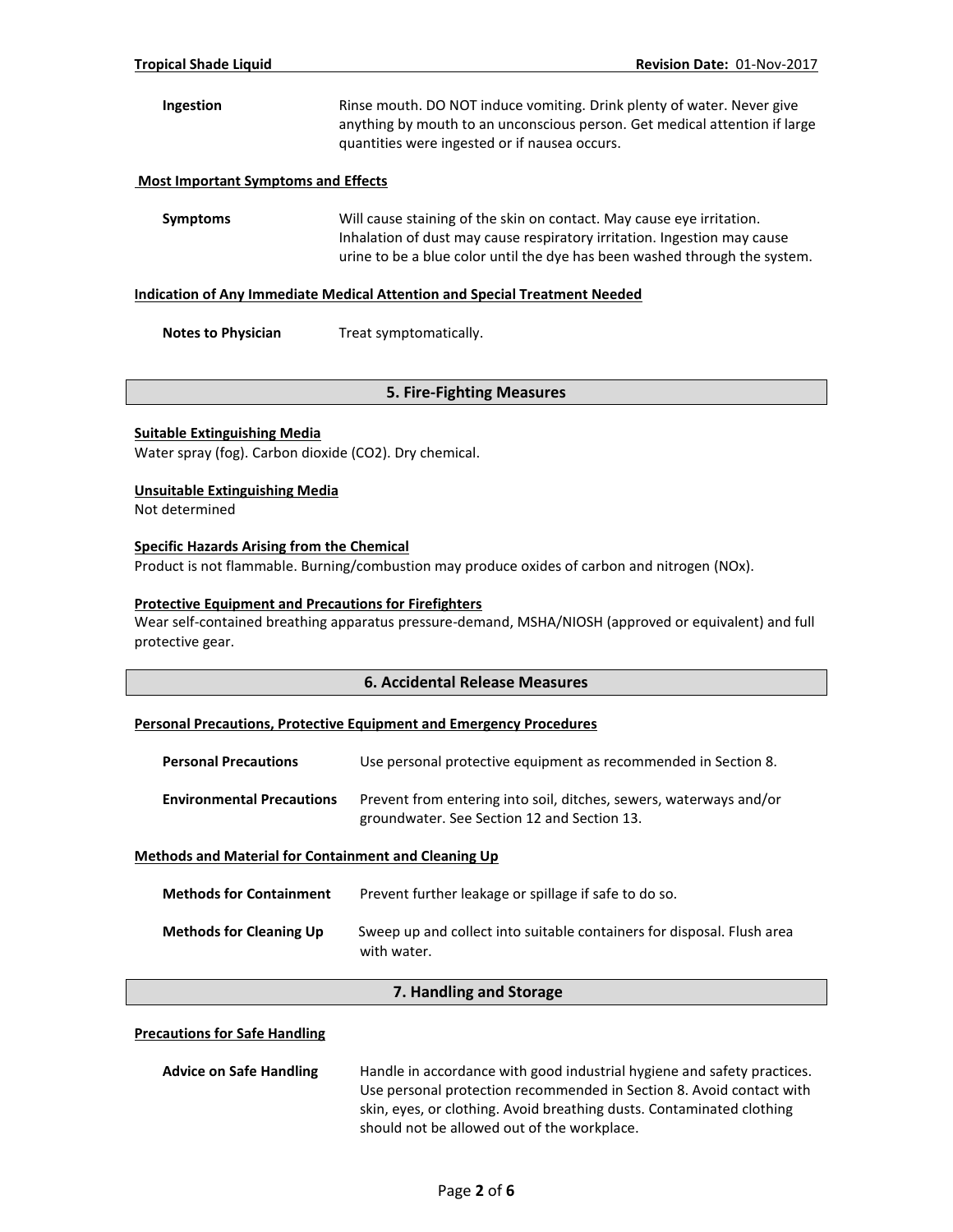# **Conditions for Safe Storage, Including Incompatibilities**

| <b>Storage Conditions</b>     | Keep container tightly closed and store in a cool, dry, and well-<br>ventilated area. Keep from freezing. |  |
|-------------------------------|-----------------------------------------------------------------------------------------------------------|--|
| <b>Incompatible Materials</b> | Acids.                                                                                                    |  |

**8. Exposure Controls / Personal Protection**

#### **Exposure Guidelines**

This product, as supplied, does not contain any hazardous materials with occupational exposure limits established by the region specific regulatory bodies.

# **Engineering Controls**

Ensure adequate ventilation, especially in confined areas. Eyewash stations. Showers.

# **Individual Protection Measures, Such as Personal Protective Equipment:**

| <b>Eve/Face Protection</b>        | Goggles.                                                                |
|-----------------------------------|-------------------------------------------------------------------------|
| <b>Skin &amp; Body Protection</b> | Rubber gloves. Suitable protective clothing.                            |
| <b>Respiratory Protection</b>     | No protection is ordinarily required under normal conditions of use.    |
| <b>Hygiene Measures</b>           | Handle in accordance with good industrial hygiene and safety practices. |

# **9. Physical and Chemical Properties**

#### **Information on Basic Physical and Chemical Properties**

| information on Basic Physical and Chemical Properties |                           |                       |                |
|-------------------------------------------------------|---------------------------|-----------------------|----------------|
| <b>Physical State</b>                                 | Liquid                    | Odor                  | None apparent  |
| Appearance                                            | Dark blue liquid          | <b>Odor Threshold</b> | Not determined |
| Color                                                 | Dark blue                 |                       |                |
| <b>Property</b>                                       | <b>Values</b>             |                       |                |
| рH                                                    | $5.1 - 5.3$               |                       |                |
| <b>Melting/Freezing Point</b>                         | $^{\sim}$ 32° F           |                       |                |
| <b>Boiling Point/Range</b>                            | $^{\circ}212^{\circ}$ F   |                       |                |
| <b>Flash Point</b>                                    | Not applicable            |                       |                |
| <b>Evaporation Rate</b>                               | Not applicable            |                       |                |
| Flammability (solid, gas)                             | Liquid $-$ not applicable |                       |                |
| <b>Upper Flammability Limits</b>                      | Not applicable            |                       |                |
| <b>Lower Flammability Limits</b>                      | Not applicable            |                       |                |
| <b>Vapor Pressure</b>                                 | Not applicable            |                       |                |
| <b>Vapor Density</b>                                  | Not applicable            |                       |                |
| <b>Relative Density</b>                               | Not applicable            |                       |                |
| <b>Specific Gravity</b>                               | 1.03                      |                       |                |
| Solubility                                            | Highly soluble in water   |                       |                |
| <b>Partition Coefficient</b>                          | Not determined            |                       |                |
| <b>Auto-ignition Temperature</b>                      | Not determined            |                       |                |
| <b>Decomposition Temperature</b>                      | Not determined            |                       |                |
| <b>Viscosity</b>                                      | Not determined            |                       |                |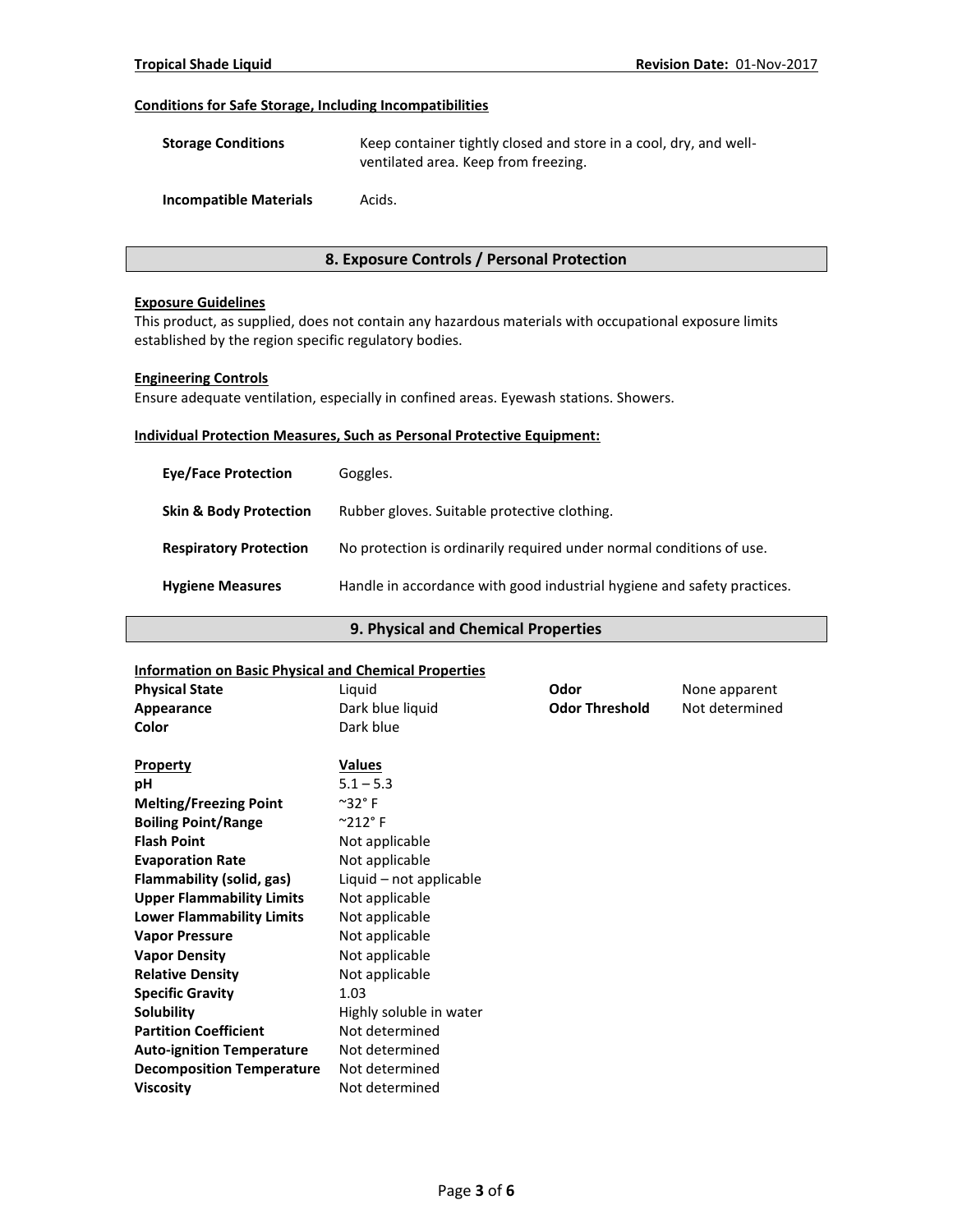# **10. Stability and Reactivity**

#### **Reactivity**

Not reactive under normal conditions.

# **Chemical Stability**

Stable under recommended storage conditions.

#### **Possibility of Hazardous Reactions**

None under normal processing.

#### **Conditions to Avoid**

Keep separated from incompatible substances. Keep out of reach of children.

#### **Incompatible Materials**

Acids.

# **Hazardous Decomposition Products**

Oxides of carbon and nitrogen (NOx).

# **11: Toxicological Information**

#### **Information on Likely Routes of Exposure**

| <b>Inhalation</b>   | Avoid breathing vapors or mists.     |
|---------------------|--------------------------------------|
| Ingestion           | Do not ingest.                       |
| <b>Skin Contact</b> | May cause an allergic skin reaction. |
| <b>Eye Contact</b>  | Avoid contact with eyes.             |

# **Delayed, Immediate, and Chronic Effects from Short- and Long-Term Exposure**

May cause an allergic skin reaction.

# **Numerical Measures of Toxicity**

Not determined

# **Symptoms Associated with Exposure**

See Section 4 of this SDS for symptoms.

# **Carcinogenicity**

| <b>NTP</b>  | None |
|-------------|------|
| <b>IARC</b> | None |
| <b>OSHA</b> | None |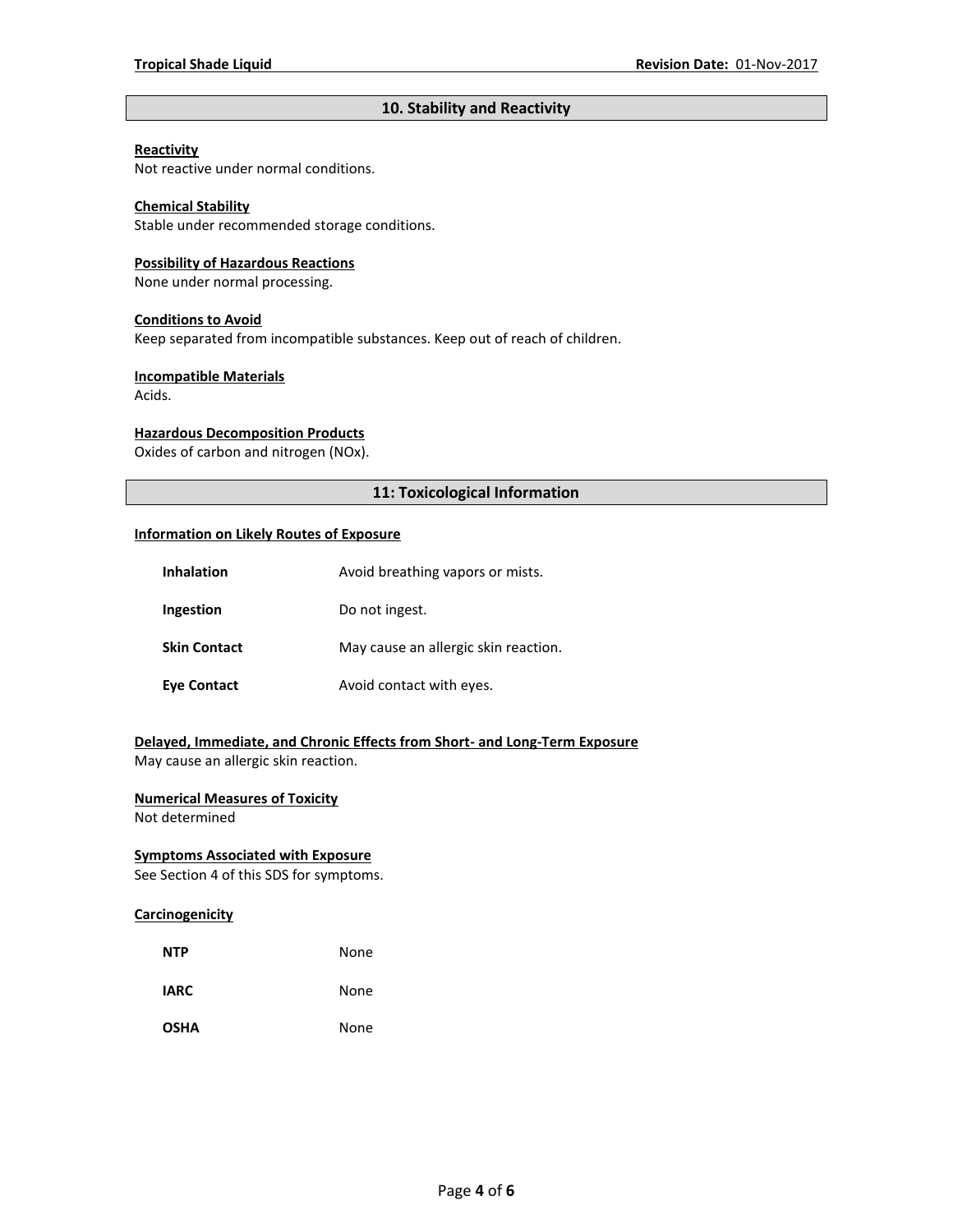## **12. Ecological Information**

#### **Ecotoxicity**

This product is not classified as environmentally hazardous. However, this does not exclude the possibility that large or frequent spills can have a harmful or damaging effect on the environment.

#### **Component Information**

Not available

# **Persistence/Degradability**

Not determined

#### **Bioaccumulation**

Not determined

#### **Mobility**

Not determined

#### **Other Adverse Effects**

Not determined

# **13. Disposal Considerations**

#### **Waste Disposal Methods**

Dispose of in accordance with federal, state, and local regulations.

#### **Contaminated Packaging**

Do not re-use empty containers.Dispose of containers in accordance with federal, state, and local regulations.

#### **14. Transport Information**

#### **Note**

See current shipping paper for most up-to-date shipping information, including exemptions and special circumstances.

| <b>DOT</b>  | Not regulated |
|-------------|---------------|
| IATA        | Not regulated |
| <b>OMDG</b> | Not regulated |

# **15: Regulatory Information**

#### **International Inventories**

**TSCA** Listed

#### **U.S. Federal Regulations**

**CERCLA** This material, as supplied, does not contain any substances regulated as hazardous substances under the Comprehensive Environmental Response Compensation and Liability Act (CERCLA) (40 CFR 302) or the Superfund Amendments and Reauthorization Act (SARA) (40 CFR 355).